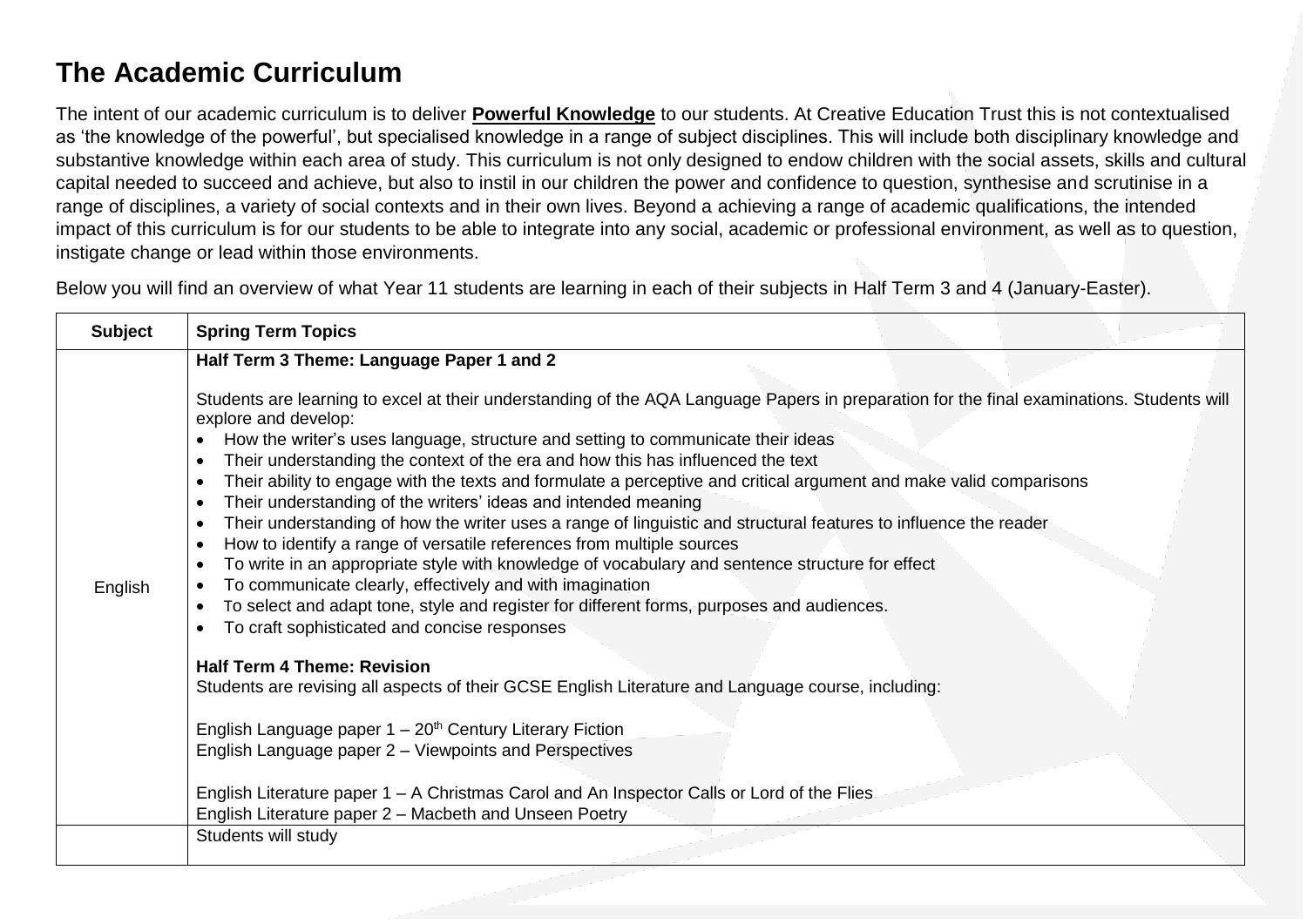|         | Higher                                                                                                                                                                                                                                                                       |
|---------|------------------------------------------------------------------------------------------------------------------------------------------------------------------------------------------------------------------------------------------------------------------------------|
|         | Proportion                                                                                                                                                                                                                                                                   |
|         | <b>Advanced Trigonometry</b>                                                                                                                                                                                                                                                 |
|         | Vectors                                                                                                                                                                                                                                                                      |
|         | <b>Algebraic Fractions</b>                                                                                                                                                                                                                                                   |
| Maths   | Similarity in 2D and 3D                                                                                                                                                                                                                                                      |
|         |                                                                                                                                                                                                                                                                              |
|         | Foundation                                                                                                                                                                                                                                                                   |
|         | <b>Plotting Graphs</b>                                                                                                                                                                                                                                                       |
|         | Coordinate geometry, equations and gradient                                                                                                                                                                                                                                  |
|         | Solving equations and Inequalities                                                                                                                                                                                                                                           |
|         | Representing data                                                                                                                                                                                                                                                            |
|         |                                                                                                                                                                                                                                                                              |
|         | Analysis of pupil's mock exams will be used to identify specific areas for focus                                                                                                                                                                                             |
|         | <b>Biology:</b>                                                                                                                                                                                                                                                              |
|         | <b>Inheritance, Variation, Evolution</b><br>Students are learning how the number of chromosomes are halved during meiosis and then combined with new genes from the sexual                                                                                                   |
|         | partner to produce unique offspring. Gene mutations occur continuously and on rare occasions can affect the functioning of the animal or                                                                                                                                     |
|         | plant. These mutations may be damaging and lead to a number of genetic disorders or death. Very rarely a new mutation can be                                                                                                                                                 |
|         | beneficial and consequently, lead to increased fitness in the individual. Variation generated by mutations and sexual reproduction is the                                                                                                                                    |
|         | basis for natural selection; this is how species evolve. An understanding of these processes has allowed scientists to intervene through                                                                                                                                     |
|         | selective breeding to produce livestock with favoured characteristics. Once new varieties of plants or animals have been produced it is                                                                                                                                      |
|         | possible to clone individuals to produce larger numbers of identical individuals all carrying the favourable characteristic. Scientists have                                                                                                                                 |
|         | now discovered how to take genes from one species and introduce them in to the genome of another by a process called genetic                                                                                                                                                 |
| Science | engineering. In spite of the huge potential benefits that this technology can offer, genetic modification still remains highly controversial.                                                                                                                                |
|         |                                                                                                                                                                                                                                                                              |
|         | <b>Chemistry:</b>                                                                                                                                                                                                                                                            |
|         | <b>Chemical Analysis:</b>                                                                                                                                                                                                                                                    |
|         | Students will study that analysts have developed a range of qualitative tests to detect specific chemicals. The tests are based on                                                                                                                                           |
|         | reactions that produce a gas with distinctive properties, or a colour change or an insoluble solid that appears as a precipitate.                                                                                                                                            |
|         | Instrumental methods provide fast, sensitive and accurate means of analysing chemicals, and are particularly useful when the amount of<br>chemical being analysed is small. Forensic scientists and drug control scientists rely on such instrumental methods in their work. |
|         |                                                                                                                                                                                                                                                                              |
|         | <b>Physics:</b>                                                                                                                                                                                                                                                              |
|         | <b>Wave Properties</b>                                                                                                                                                                                                                                                       |
|         |                                                                                                                                                                                                                                                                              |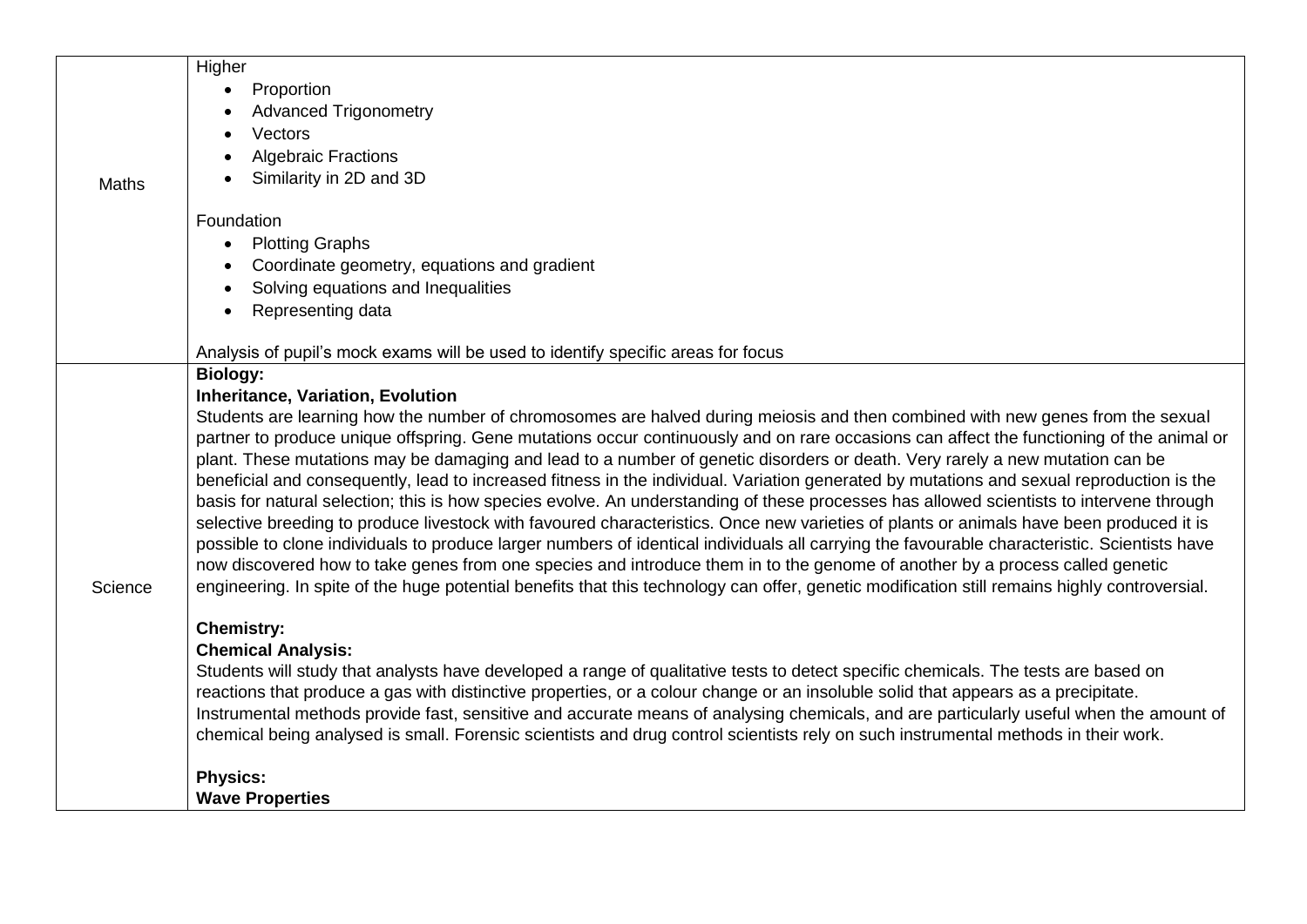Students will learn that waves transfer energy and can be generalised into longitudinal and transverse, definitions are given by comparing the direction of the oscillations to overall energy propagation. They will know wave characteristics and be able to recall and use the wave equation.

Triple science students will also be able to describe reflection and refraction of waves, construct ray diagrams and show how images are formed using lenses

They will study the ear, describing the way that it is able to convert wave disturbances between sound waves and solids

Triple science students will learn that waves can be used to investigate and detect objects that cannot be seen. Ultrasound uses reflective properties to identify boundaries between materials of different acoustic impedance. Seismic waves generated by earthquakes have been used to identify the Earth's structure and to provide evidence for a partially molten mantle and the molten inner core.

All students will know that the electromagnetic spectrum is a family of transverse waves. It is divided into seven sections (RMIVUXG). Each part of the spectrum has uses and dangers.

Triple science students will study visible light in more detail, investigating total internal reflection when light travels into a material that is optically more dense and how this applies to fibre optic cables.

They will also study how Colour perception depends on the wavelength of light. Objects appear to be different colours because the reflect particular wavelengths of light and they will know the difference between opaque, translucent and transparent materials.

## **Electromagnetism**

Students will study how to create a vary the strength of an electromagnet, how the motor effect works and how to vary the speed of a motor and (Triple)how loudspeakers and headphones use the motor effect to convert variations in current in electrical circuits to the pressure variations in sound waves. (Triple) know how the generator effect is used in an alternator to generate ac and in a dynamo to generate dc. And how Microphones use the generator effect to convert the pressure variations in sound waves into variations in current in electrical circuits. Know how a basic transformer works and how to calculate input and output voltages.

## **Space (Triple Sceince Only)**

Students will learn that our solar system consists of (in ascending size order): comets, dwarf planets, moons, eight planets, the Sun. Our sun and its solar system is part of a galaxy called the Milky Way. Nebula - a cloud of gas and dust which contracts due to the force of gravity. Protostar - Friction between particles causes high temperature and pressure, nuclear fusion starts Main Sequence Star - stable period of a stars life during which force due to radiation pressure outwards and gravity force inwards are balanced. Red Giant - star expands and cools, elements up to iron made by fusion White Dwarf and Planetary Nebula – layers drift into space and last fusion occurs until all hydrogen runs out Black Dwarf - Fusion eventually stops and the star no longer gives out light. Red super giant - star expands and cools elements up to iron made by fusion Supernova - layers collapse in on dense core in an explosion in which elements more massive than iron are made. Elements are scattered throughout the universe. Neutron star - a very dense ball of neutrons. Black hole object so dense that not even light can escape its gravity field. All circular motions are caused by a force towards the centre of an orbit. For satellites this is caused by gravity. Planets, moons and artificial satellites all orbit a larger mass. Planets orbit stars, moons orbit planets, artificial satellites are put into orbit by humans. Red shift - the light observed from an object moving away from us (receding) shows an increase in wavelength. The faster the relative speed between the observer and the object the greater the observed increase in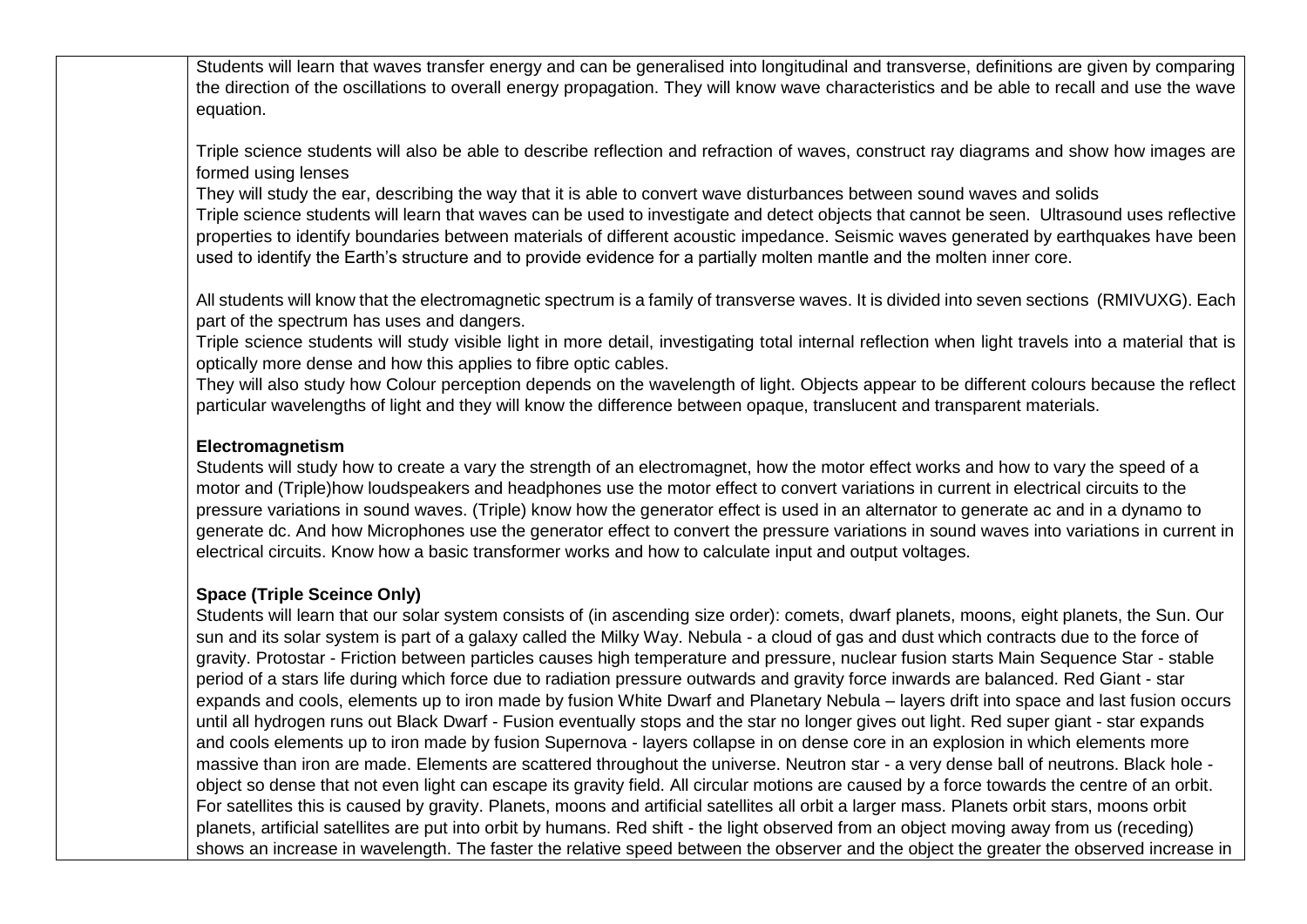|           | wavelength. The Big Bang Theory – this model explains the red-shift data by suggesting that the Universe began from a small hot dense                                                                                                                                                                                                                                                                             |
|-----------|-------------------------------------------------------------------------------------------------------------------------------------------------------------------------------------------------------------------------------------------------------------------------------------------------------------------------------------------------------------------------------------------------------------------|
|           | region and has been expanding ever since.                                                                                                                                                                                                                                                                                                                                                                         |
|           | Edexcel: https://qualifications.pearson.com/content/dam/pdf/GCSE/History/2016/specification-and-sample-assessments/gcse-9-                                                                                                                                                                                                                                                                                        |
|           | 1-history-specification.pdf                                                                                                                                                                                                                                                                                                                                                                                       |
|           | Students will study                                                                                                                                                                                                                                                                                                                                                                                               |
|           | Weimar and Nazi Germany, 1918-39                                                                                                                                                                                                                                                                                                                                                                                  |
|           | Key skills- Causation, analysis and evaluation of contemporary sources and later interpretations and reasons why interpretations may                                                                                                                                                                                                                                                                              |
|           | differ.                                                                                                                                                                                                                                                                                                                                                                                                           |
|           | Hitler's rise to power 1919-1933                                                                                                                                                                                                                                                                                                                                                                                  |
|           | The growth in support for the Nazis, 1929–32: The growth of unemployment – its causes and impact. The failure of successive<br>Weimar governments to deal with unemployment from 1929 to January 1933. The growth of support for the Communist Party.<br>Reasons for the growth in support for the Nazi Party, including the appeal of Hitler and the Nazis, the effects of propaganda and<br>the work of the SA. |
|           | How Hitler became Chancellor, 1932-33: Political developments in 1932. The roles of Hindenburg, Brüning, von Papen and von<br>Schleicher.                                                                                                                                                                                                                                                                         |
|           | • The part played by Hindenburg and von Papen in Hitler becoming Chancellor in 1933.<br>Nazi control and dictatorship, 1933-39                                                                                                                                                                                                                                                                                    |
| History   | The creation of a dictatorship, 1933–34: The Reichstag Fire. The Enabling Act and the banning of other parties and trade unions.<br>The threat from Röhm and the SA, the Night of the Long Knives and the death of von Hindenburg. Hitler becomes Führer, the<br>army and oath of allegiance.                                                                                                                     |
|           | The police state: The role of the Gestapo, the SS, the SD and concentration camps. Nazi control of the legal system, judges and<br>law courts. Nazi policies towards the Catholic and Protestant Churches, including the Reich Church and the Concordat.                                                                                                                                                          |
|           | Controlling and influencing attitudes: Goebbels and the Ministry of Propaganda: censorship, Nazi use of media, rallies and sport,<br>$\bullet$<br>including the Berlin Olympics (1936). Nazi control of culture and the arts, including art, architecture, literature and film.                                                                                                                                   |
|           | Opposition, resistance and conformity: The extent of support for the Nazi regime. Opposition from the Churches, including the role<br>$\bullet$<br>of Pastor Niemöller. Opposition from the young, including the Swing Youth and the Edelweiss Pirates.<br>Life in Nazi Germany 1933-39                                                                                                                           |
|           | Nazi policies towards women: Nazi views on women and the family. Nazi policies towards women, including marriage and family,                                                                                                                                                                                                                                                                                      |
|           | $\bullet$<br>employment and appearance.                                                                                                                                                                                                                                                                                                                                                                           |
|           | Nazi policies towards the young: Nazi aims and policies towards the young. The Hitler Youth and the League of German Maidens.<br>$\bullet$<br>Nazi control of the young through education, including the curriculum and teachers.                                                                                                                                                                                 |
|           | Employment and living standards: Nazi policies to reduce unemployment, including labour service, autobahns, rearmament and<br>$\bullet$<br>invisible unemployment. Changes in the standard of living, especially of German workers. The Labour Front, Strength Through<br>Joy, Beauty of Labour.                                                                                                                  |
|           | The persecution of minorities: Nazi racial beliefs and policies and the treatment of minorities: Slavs, 'gypsies', homosexuals and<br>$\bullet$                                                                                                                                                                                                                                                                   |
|           | those with disabilities. The persecution of the Jews, including the boycott of Jewish shop                                                                                                                                                                                                                                                                                                                        |
| Geography | <b>Half Term 3: Resource Management</b>                                                                                                                                                                                                                                                                                                                                                                           |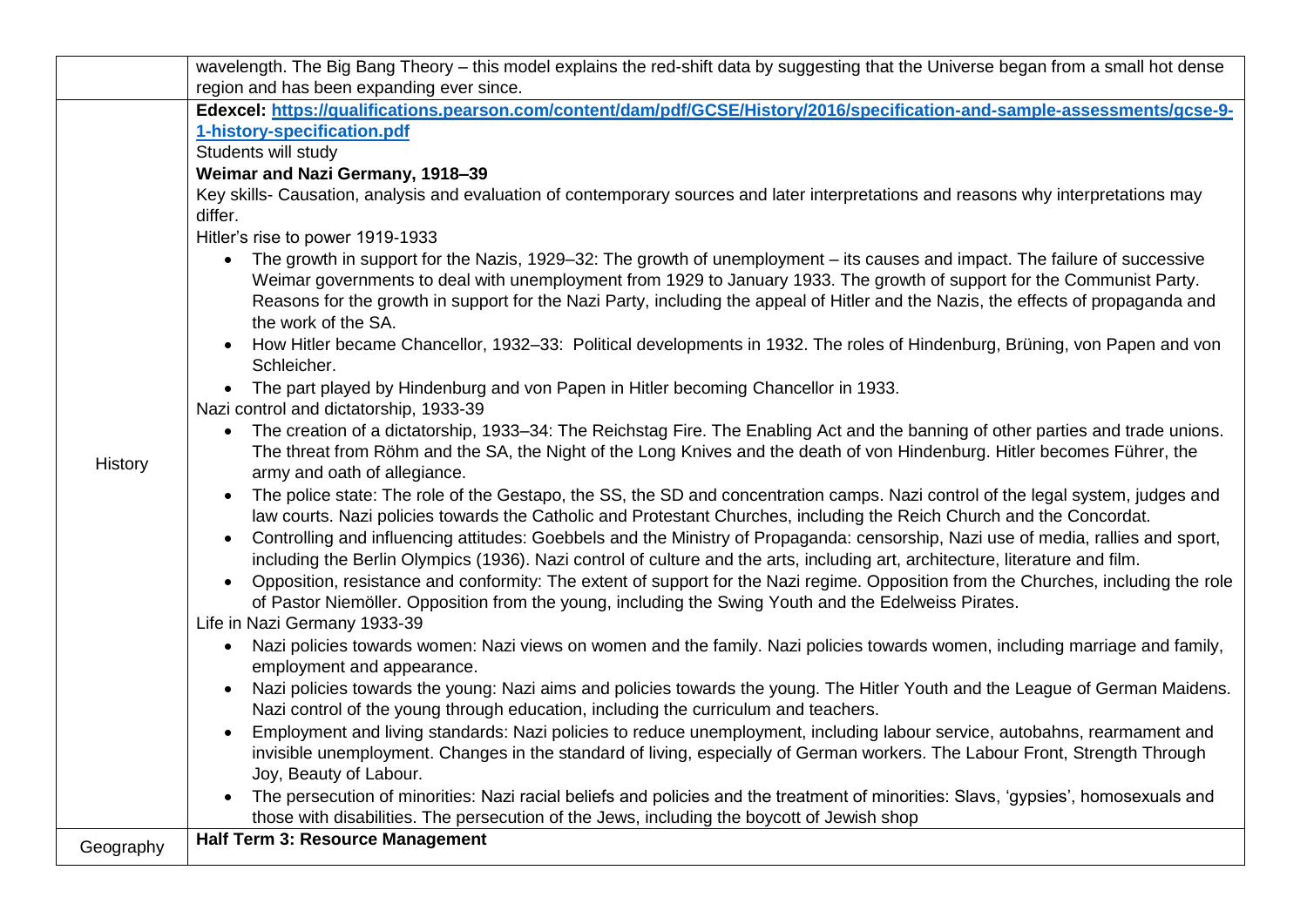|         | Students will understand how food, water and energy are fundamental to human development. They will understand how changing                                                                                            |
|---------|------------------------------------------------------------------------------------------------------------------------------------------------------------------------------------------------------------------------|
|         | demand and provision of food, water and energy in the UK create opportunities and challenges. This will include:                                                                                                       |
|         | A focus on energy resources:                                                                                                                                                                                           |
|         | Global supply                                                                                                                                                                                                          |
|         | Factors that affect supply                                                                                                                                                                                             |
|         | Impacts of insecurity                                                                                                                                                                                                  |
|         | Strategies to increase security/supply                                                                                                                                                                                 |
|         | Case study example of a strategy                                                                                                                                                                                       |
|         | Sustainable approaches                                                                                                                                                                                                 |
|         | <b>Half Term 4: Issue Evaluation and Review</b>                                                                                                                                                                        |
|         | Students will complete any outstanding elements of the GCSE course and prepare for the 'Issue Evaluation' part of Paper 3 using the                                                                                    |
|         | pre-release material.                                                                                                                                                                                                  |
|         | This will include:                                                                                                                                                                                                     |
|         | Fieldwork:                                                                                                                                                                                                             |
|         | How to structure an enquiry                                                                                                                                                                                            |
|         | How to collect data                                                                                                                                                                                                    |
|         | How to manage risks. How to present data. Evaluate the whole fieldwork process                                                                                                                                         |
|         | Students will also revise all content in preparation for the final exams.                                                                                                                                              |
|         | Half Term 3: The Global Dimension                                                                                                                                                                                      |
|         | Content: Describing festivals / events, global sporting events, social problems for young people, homelessness and poverty, environment,<br>how to be more environmentally friendly, international and local campaigns |
|         | Grammar:                                                                                                                                                                                                               |
|         | Asking questions,                                                                                                                                                                                                      |
|         | numbers / dates,                                                                                                                                                                                                       |
| German  | modal verbs                                                                                                                                                                                                            |
|         | Half Term 4: Revision and speaking exam practice                                                                                                                                                                       |
|         | Revision of all 3 themes and all 8 topics learnt since the start of Year 10. Revise both high frequency and topic specific vocabulary.                                                                                 |
|         | Revision of exam rubrics and the type of question found on the 4 papers. Ensure pupils build skills and techniques to complete all<br>questions                                                                        |
|         | Half Term 3: Social and Global Issues                                                                                                                                                                                  |
| Spanish | Students will learn to talk about the environment, healthy and unhealthy living, poverty and homelessness, charity and voluntary work.<br>This will include:                                                           |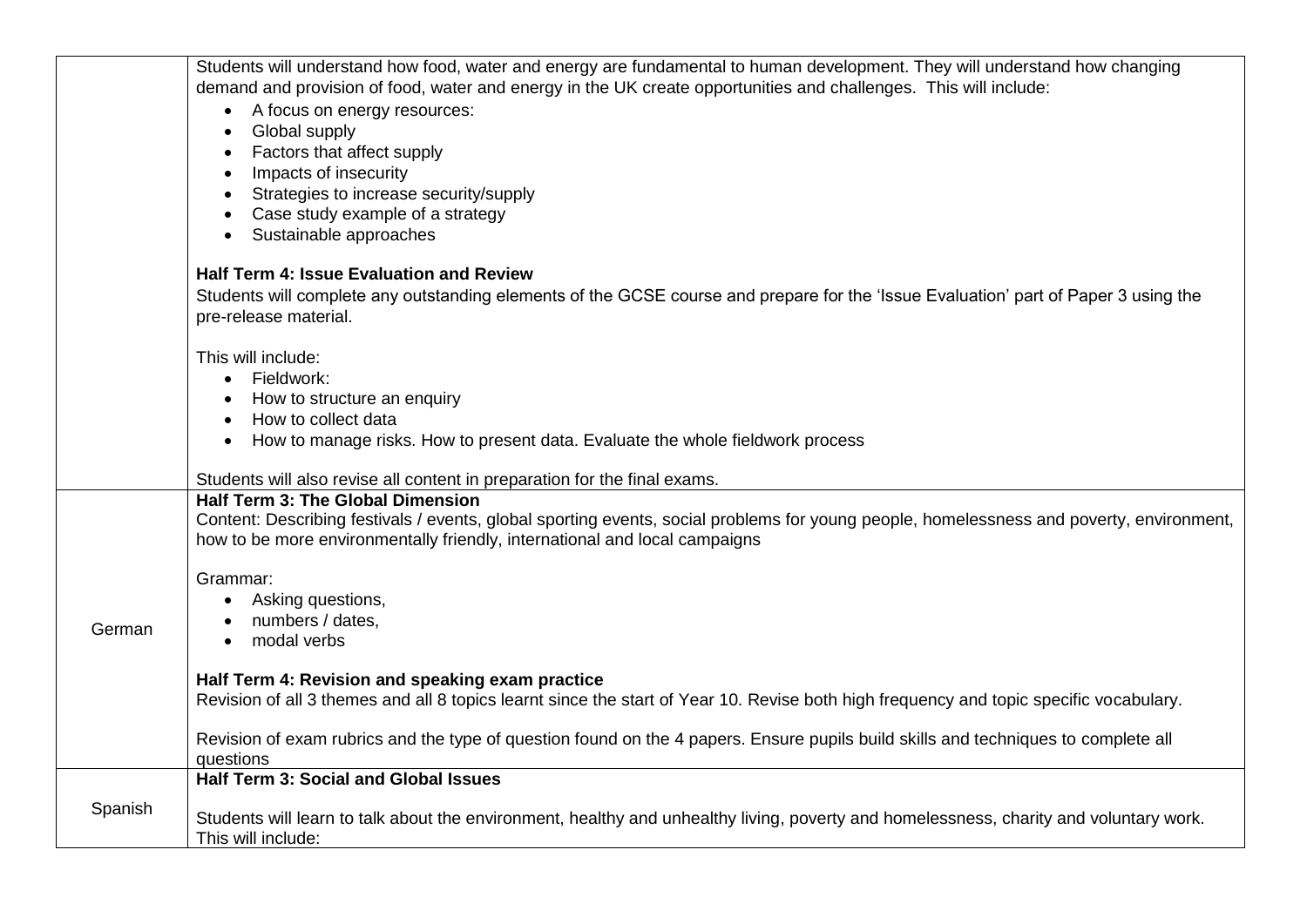|          | Se debería + infinitve.                                                                                                     |
|----------|-----------------------------------------------------------------------------------------------------------------------------|
|          | Using the present and near future tenses together.                                                                          |
|          | The present subjunctive                                                                                                     |
|          | pluperfect tense                                                                                                            |
|          |                                                                                                                             |
|          | Half Term 4: Revision and speaking exam practice                                                                            |
|          | This will include:                                                                                                          |
|          | General topic revision<br>$\bullet$                                                                                         |
|          | Speaking practice – themed answers, role plays and picture based discussions                                                |
|          | Key vocab for speaking examination.                                                                                         |
|          | En la foto hay - PALMS                                                                                                      |
|          | Me parece que                                                                                                               |
|          | <b>Making questions</b>                                                                                                     |
|          | Extending answers – negatives – opinions – justifications                                                                   |
|          | Half Term 3:                                                                                                                |
|          | Students are consolidating and revising.                                                                                    |
|          |                                                                                                                             |
|          | Students are focussing on exam technique for extended mark questions for:                                                   |
|          | Computer or CPU performance.                                                                                                |
|          | Ethical, Legal, Environmental Concerns surrounding technology                                                               |
|          | This includes:                                                                                                              |
|          | Discussing appropriate methods of secondary storage for a given scenario                                                    |
|          | Understanding the differences between volatile and non-volatile memory                                                      |
|          | Applying methods of Computational Thinking to solve, correct and complete algorithms                                        |
|          | Applying booleon logic to logic gates and expressions to achieve the correct output                                         |
| Computer |                                                                                                                             |
| Science  | Half Term 4:                                                                                                                |
|          | Students are consolidating and revising.                                                                                    |
|          | This includes:                                                                                                              |
|          |                                                                                                                             |
|          | Identifying the correct role for each register in the Von Neumman Architecture<br>٠                                         |
|          | Applying the correct conversions and data transfer calculations to relevant units<br>$\bullet$                              |
|          | Identifying the difference between lossy and lossless compression and the impact each has on the size and quality of a file |
|          | Discussing the role of an operating system<br>$\bullet$                                                                     |
|          | Understanding all elements of utility software and their respective roles                                                   |
|          | Illustrating different network topologies                                                                                   |
|          | Discussing the difference between a LAN and WAN network<br>$\bullet$                                                        |
|          | Understanding the different network protocols and their roles in a network                                                  |
|          | Applying all methods of Computational Thinking to provide a suitable solution to given brief<br>$\bullet$                   |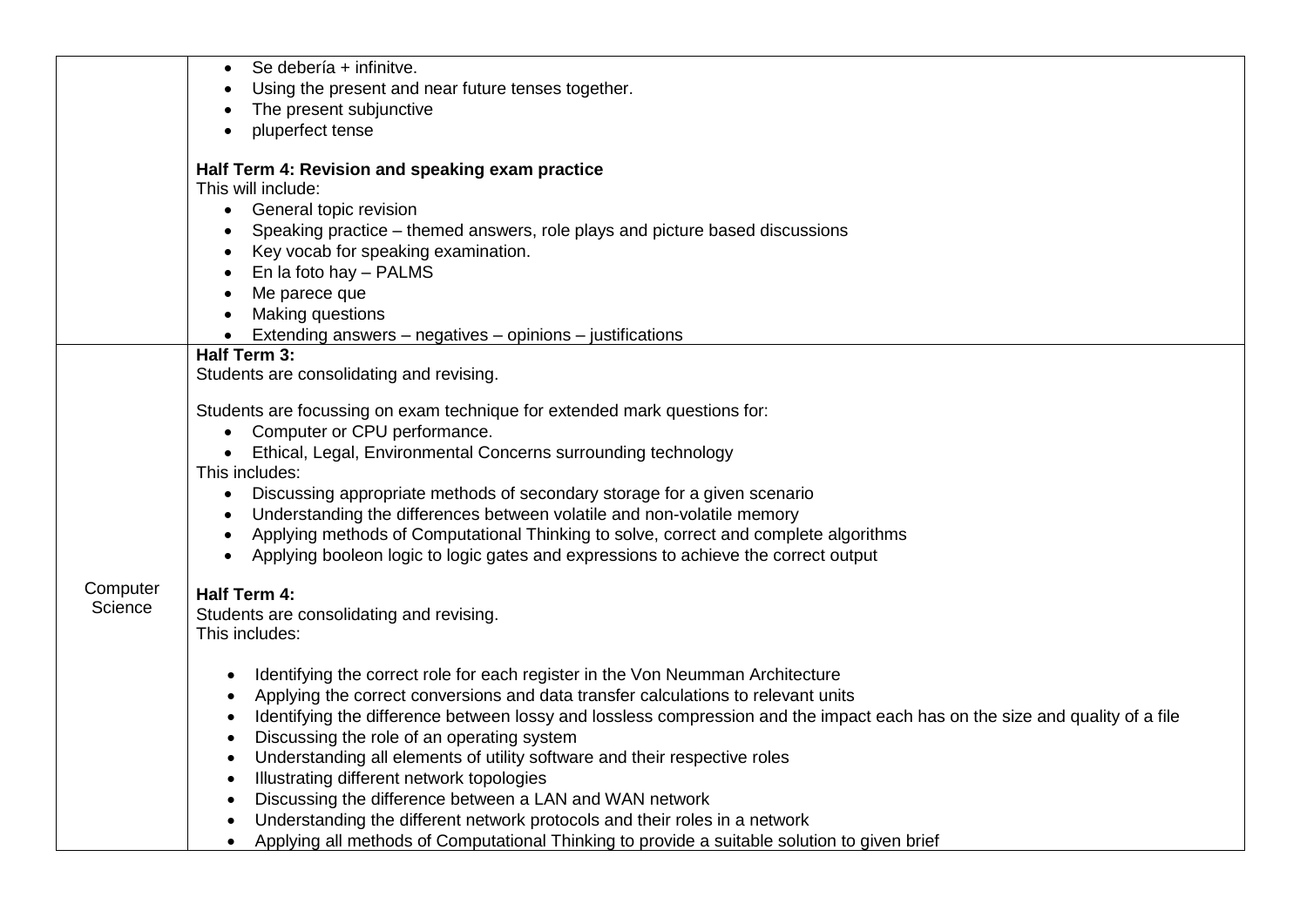|             | Public Examination to be taken In January                                                                                                                                                                                                                                                                                                                                                                                                                                                                                                                                                                                                                                                                                                                                                                                               |
|-------------|-----------------------------------------------------------------------------------------------------------------------------------------------------------------------------------------------------------------------------------------------------------------------------------------------------------------------------------------------------------------------------------------------------------------------------------------------------------------------------------------------------------------------------------------------------------------------------------------------------------------------------------------------------------------------------------------------------------------------------------------------------------------------------------------------------------------------------------------|
| iMedia      | Students will study<br>Creating an interactive multimedia product:<br>Create assets to be used in the interactive multimedia product and save in an appropriate format<br>Source assets to be used in the interactive multimedia product and save in an appropriate format<br>Re-purpose assets as needed and save using appropriate file and folder names.<br>Prepare the structure of the interactive multimedia product<br>٠<br>Use multimedia authoring software to combine the assets and create the interactive multimedia product<br>٠<br>Create the navigation system as planned<br>Add interactive features to the multimedia product<br>Save and export the interactive multimedia product in a suitable format that retains interactivity to meet the client brief<br>Produce and maintain a test plan throughout production |
|             | Reviewing the interactive multimedia product:<br>Review the interactive multimedia product<br>Describe how well it meets the client's requirements<br>Explain how and why the interactive multimedia product could be improved<br>Describe areas for further development giving reasons for your choices                                                                                                                                                                                                                                                                                                                                                                                                                                                                                                                                |
| Art         | <b>Personal Portfolio Preparation</b><br>Students are developing and refining their Personal Portfolios. Students will be exploring and developing their own personal themes<br>whilst producing sensitive, articulate and detailed observational work that demonstrates an embedded knowledge of the formal elements.<br>They will be learning to critically analyse artists' work and produce a thought provoking visual analysis in a refined way. Students will be<br>able to exploit the qualities of materials independently and skilfully through experimentation and be able to critically evaluate and<br>articulate the outcomes.                                                                                                                                                                                             |
| Photography | Students are developing Photoshop skills that will lead to making a Photoshop collage inspired photographer Daniel Gordon's bold<br>colours and pattern.<br>Pupils will start to explore the theme 'Photography is magic' and will run photoshoots and use Photoshop to produce work inspired by this<br>theme.                                                                                                                                                                                                                                                                                                                                                                                                                                                                                                                         |
| Graphics    | Half Term 3:<br>Students will complete the following sections of their NEA:<br>Section C: Generating design ideas<br>Section D: Developing design ideas<br>Section E: Realising design ideas<br>Weekly theory revision with exam questions. Homework will coincide with this learning. Topics revised are:                                                                                                                                                                                                                                                                                                                                                                                                                                                                                                                              |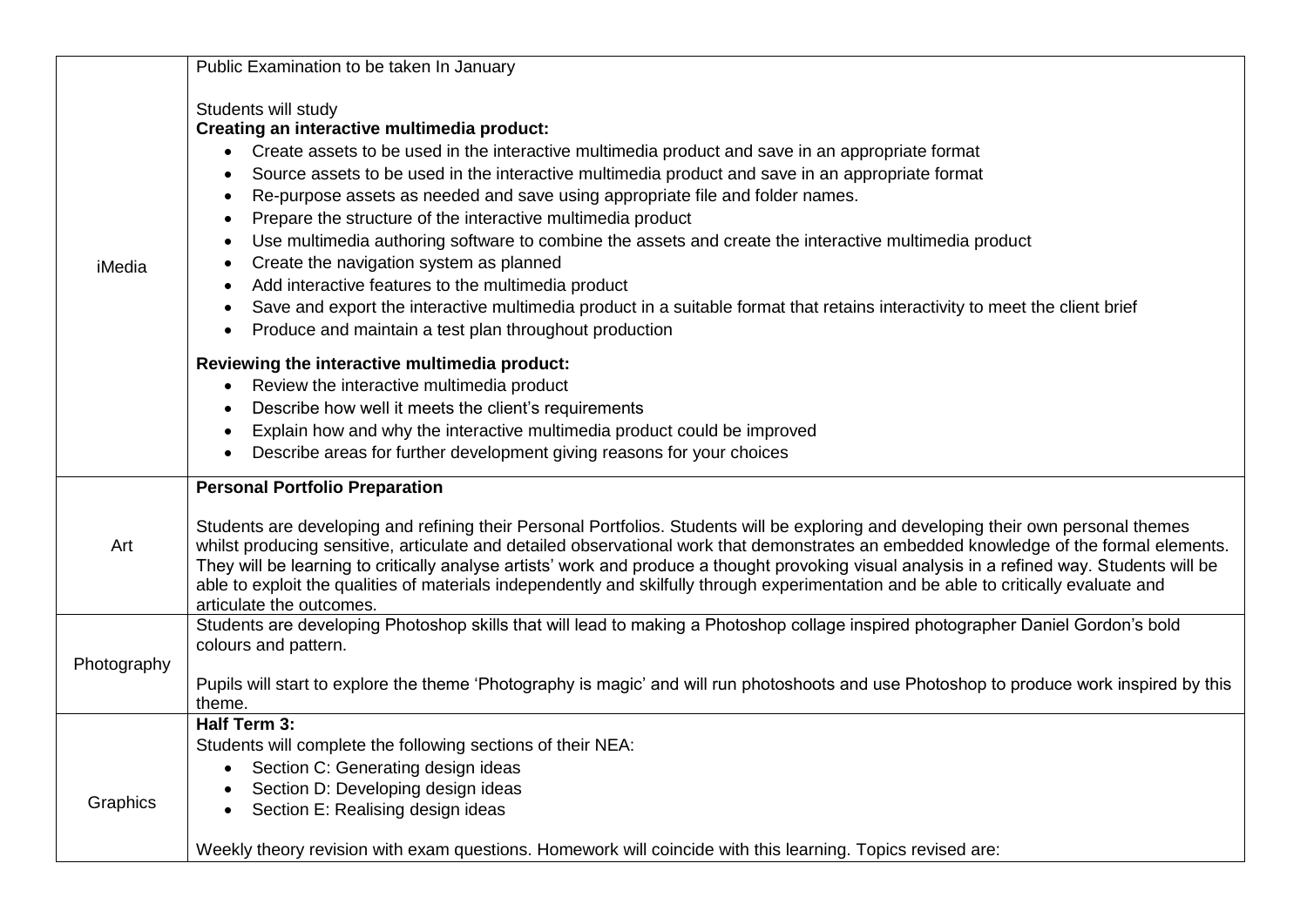|      | Section 4: Common specialist technical principles                                                                                     |
|------|---------------------------------------------------------------------------------------------------------------------------------------|
|      | Section 6: Designing principles                                                                                                       |
|      | Section 7: Making principles                                                                                                          |
|      | <b>Half Term 2:</b>                                                                                                                   |
|      | Students will complete the following sections of their NEA:                                                                           |
|      | Section F: Analysing & evaluating (Testing and evaluation)<br>$\bullet$                                                               |
|      | NEA fully completed by 18th March 2022.<br>$\bullet$                                                                                  |
|      |                                                                                                                                       |
|      | Weekly theory revision with exam questions. Preparing for Spring mock exam. Homework will coincide with this learning. Topics revised |
|      | are:                                                                                                                                  |
|      | Section 1: New and emerging technologies<br>$\bullet$                                                                                 |
|      | Section 2: Energy, materials, systems and devices.                                                                                    |
|      | Revision of all topics when completed the above 2 sections. Any other topics required to be re-taught post mock exam results          |
|      | Half Term 3:                                                                                                                          |
|      | Students will complete the following sections of their NEA:                                                                           |
| Food | Section A: Researching the task                                                                                                       |
|      | Section B: Demonstration of technical skills                                                                                          |
|      | Section C: Planning for the final menu                                                                                                |
|      | Section D: Making the final dishes                                                                                                    |
|      | Weekly theory revision with exam questions. Homework will coincide with this learning. Topics revised are:                            |
|      | Cooking of food and heat transfer                                                                                                     |
|      | Raising agents (biological, chemical, physical).                                                                                      |
|      | Cooking methods.                                                                                                                      |
|      | Food science key terminology - Coagulation, Denaturation, Caramelisation, Gelatinisation, Dextrinization, Aeration, Emulsification    |
|      | Use of micro-organisms in food production.                                                                                            |
|      | Recap/review of cultural and religious diets.                                                                                         |
|      | Half Term 4:                                                                                                                          |
|      | Students will complete the following sections of their NEA:                                                                           |
|      | Section A: Researching the task                                                                                                       |
|      | Section B: Demonstration of technical skills                                                                                          |
|      | Section C: Planning for the final menu                                                                                                |
|      | Section D: Making the final dishes                                                                                                    |
|      | Section E: Analyse and evaluate                                                                                                       |
|      | NEA fully completed by 18th March 2022.                                                                                               |
|      |                                                                                                                                       |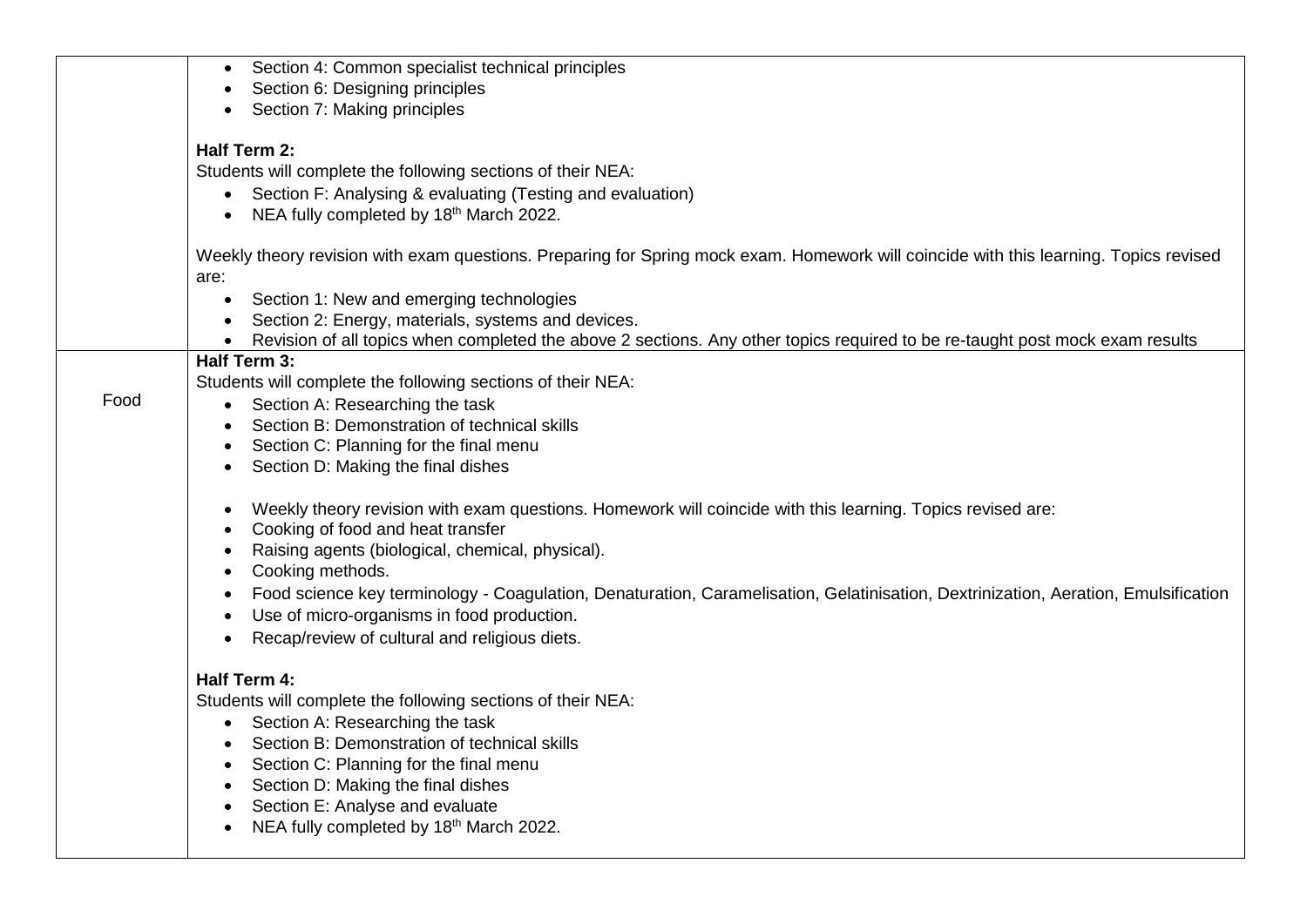|                   | Weekly theory revision with exam questions. Homework will coincide with this learning. Topics revised are:                                                           |
|-------------------|----------------------------------------------------------------------------------------------------------------------------------------------------------------------|
|                   | Methods of sensory analysis.                                                                                                                                         |
|                   | Factors affecting choice including lifestyle, income, time available for preparation, availability, cost, time and day.                                              |
|                   | Recap/review of sustainability in food production, organic farming, land use, animal welfare, global warming, Fairtrade,                                             |
|                   | growing/rearing crops/animals.                                                                                                                                       |
|                   | Additives, preservatives, fortification, sweeteners, emulsifiers and stabilisers.<br>$\bullet$                                                                       |
|                   | Any other topics required to be re-taught post mock exam results.                                                                                                    |
|                   |                                                                                                                                                                      |
| Resistant         | Half term 3:                                                                                                                                                         |
| <b>Materials</b>  | Students will complete the following sections of their NEA:                                                                                                          |
|                   | Section C: Generating design ideas                                                                                                                                   |
|                   | Section D: Developing design ideas                                                                                                                                   |
|                   | Section E: Realising design ideas                                                                                                                                    |
|                   |                                                                                                                                                                      |
|                   | Weekly theory revision with exam questions. Homework will coincide with this learning.                                                                               |
|                   |                                                                                                                                                                      |
|                   | Half term 4:                                                                                                                                                         |
|                   | Students will complete the following sections of their NEA:                                                                                                          |
|                   | Section F: Analysing & evaluating (Testing and evaluation)                                                                                                           |
|                   | NEA completed 18th March 2022.                                                                                                                                       |
|                   | Weekly theory revision with exam questions. Preparing for Spring mock exam. Homework will coincide with this learning.                                               |
|                   | Students will be tackling complex and demanding physical activities. They will get involved in a range of activities that develop personal                           |
|                   | fitness and promote an active, healthy lifestyle. Pupils will be taught to use and develop a variety of tactics and strategies to overcome                           |
|                   | opponents in team and individual games. They will further develop their technique and improve their performance in other competitive                                 |
|                   | sports. They will take part in a range of environments which present intellectual and physical challenges, which encourage pupils to work                            |
|                   | in a team, building on trust and developing skills to solve problems, either individually or as a group. They will evaluate their performances                       |
| <b>PE</b>         | compared to previous ones and demonstrate improvement across a range of physical activities to achieve their personal best and                                       |
|                   | continue to take part regularly in competitive sports and activities outside school through community links or sports clubs. The students                            |
|                   | will also have the opportunity to explore and focus on options that they may pursue outside of school which will explicitly link to their<br>lifelong participation. |
|                   | Students are applying the principles of personal training to a fitness training programme.                                                                           |
|                   | Implement the six-week self-designed personal fitness training programme to achieve own goals and objectives - students will                                         |
|                   | adapt their programme to meet their specific needs. They may find that they are making more progress than initially expected.                                        |
|                   | Review a personal fitness training programme - did the programme meet the goals they had set at the start? What would they do                                        |
| <b>BTEC SPORT</b> | differently if they were to repeat the programme? How do they continue to maintain their new found level of fitness?                                                 |
|                   |                                                                                                                                                                      |
|                   | UNIT 6: Planning and leading sports activities.                                                                                                                      |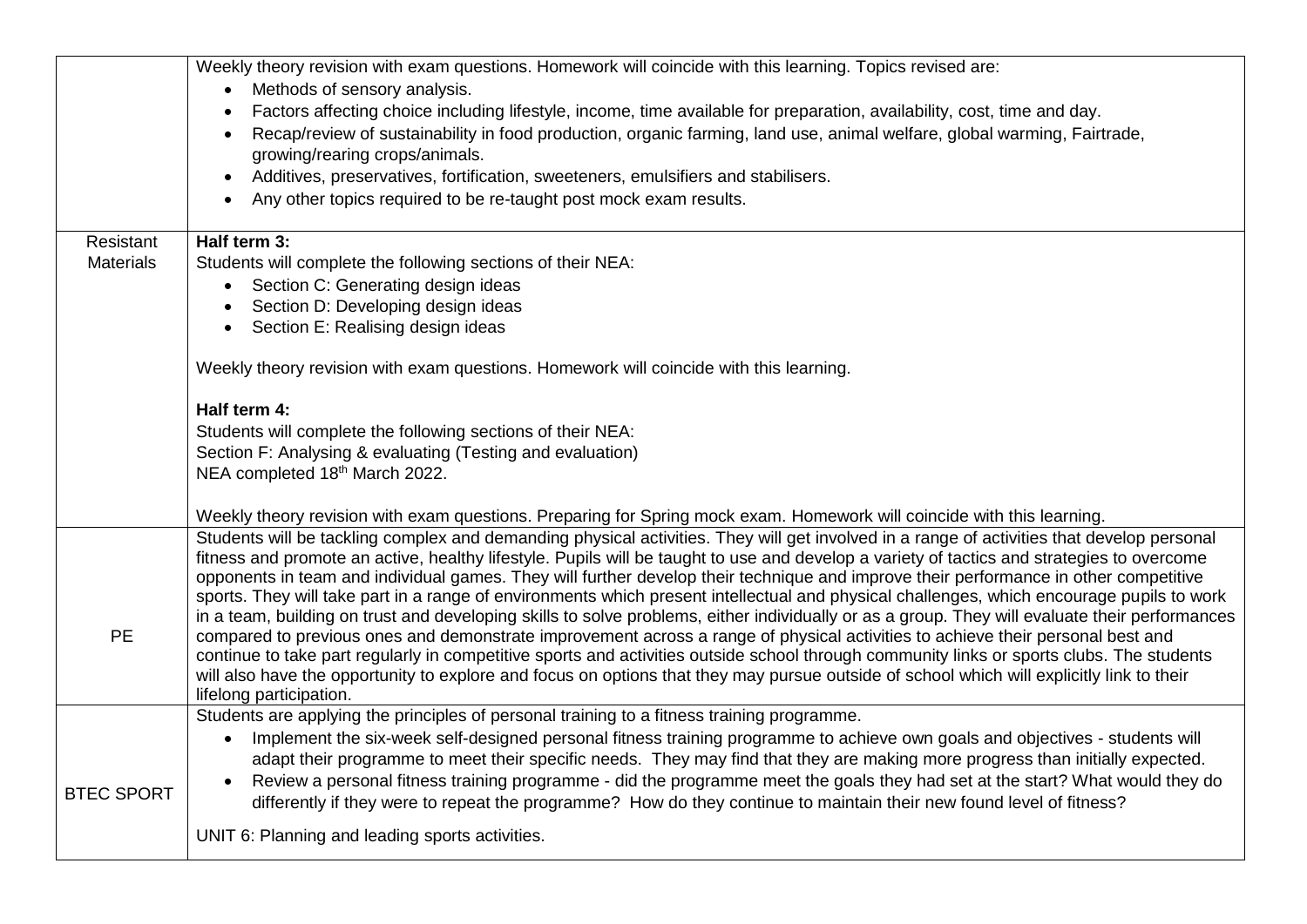|                    | During this unit student will plan, lead and review a sports activity of their choice. This will be delivered either to their peers or to a small<br>group of students in a lower year group.                                                                                                                                 |
|--------------------|-------------------------------------------------------------------------------------------------------------------------------------------------------------------------------------------------------------------------------------------------------------------------------------------------------------------------------|
|                    | Students learn about the different styles of leadership, how to plan a sports coaching session in depth and how to review their session.<br>They provide a short survey for the attendees and think about how to improve their coach sessions in the future.                                                                  |
|                    | Students are working on two Units for Btec Music.                                                                                                                                                                                                                                                                             |
|                    | Unit 2 - Students are continuing work on Unit 2-Managing a Music Product.                                                                                                                                                                                                                                                     |
| <b>Music</b>       | Unit 5- Students are working on Learning Aim B and performing at the end of the term.                                                                                                                                                                                                                                         |
|                    | Half Term 3:<br>Students will be exploring the obstacles that individuals can face when implementing these plans and how they may be mitigated.<br>This includes:                                                                                                                                                             |
|                    | Students will be exploring the features of Health and Wellbeing improvement plans. In particular, support services and care values. In<br>terms of the need for a person centred approach. Students will also explore the obstacles that individuals can face when implementing<br>these plans and how they may be mitigated. |
|                    | This includes:                                                                                                                                                                                                                                                                                                                |
| Health and         | Long term target – 6 months+ something that can be achieved over a year or so<br>$\bullet$<br>Short-term targets - something that an individual can work towards within 6 months<br>$\bullet$                                                                                                                                 |
| <b>Social Care</b> | Realistic recommendations based on the individuals needs e.g. if the person was smoking 40 cigarettes a day then a realistic<br>$\bullet$<br>target would be to reduce this to 20 a day within the next 6 months.                                                                                                             |
|                    | Potential barriers that may prevent an individual from improving their health:<br>$\bullet$                                                                                                                                                                                                                                   |
|                    | Lack of support, time, understanding and finances. For example, an individual who is unemployed and receiving benefits, may not<br>$\bullet$<br>be able to stop smoking by using nicotine patches due to the cost involved.                                                                                                   |
|                    | Half Term 4:                                                                                                                                                                                                                                                                                                                  |
|                    | Students will be exploring and practising the application of the different care values that are key to the delivery of effective health and<br>social care services.                                                                                                                                                          |
|                    | This includes:                                                                                                                                                                                                                                                                                                                |
|                    | Apply theory to practice – Practical activity - can be performed as a role-play or real life scenario<br>$\bullet$                                                                                                                                                                                                            |
|                    | Consider and demonstrate how the different Care Values can be applied in a situation<br>$\bullet$                                                                                                                                                                                                                             |
|                    | Empowerment - for example by promoting choice<br>$\bullet$                                                                                                                                                                                                                                                                    |
|                    | Promoting independence - for example by encouraging a service user to complete a task on their own with some support<br>$\bullet$<br>Promoting Dignity - for example by preventing the service user from being exposed or embarrassed<br>$\bullet$                                                                            |
|                    | Maintaining Confidentiality - for example by keeping information safe and secure                                                                                                                                                                                                                                              |
|                    | Safeguarding – for example by ensuring that the environment is safe and secure<br>$\bullet$                                                                                                                                                                                                                                   |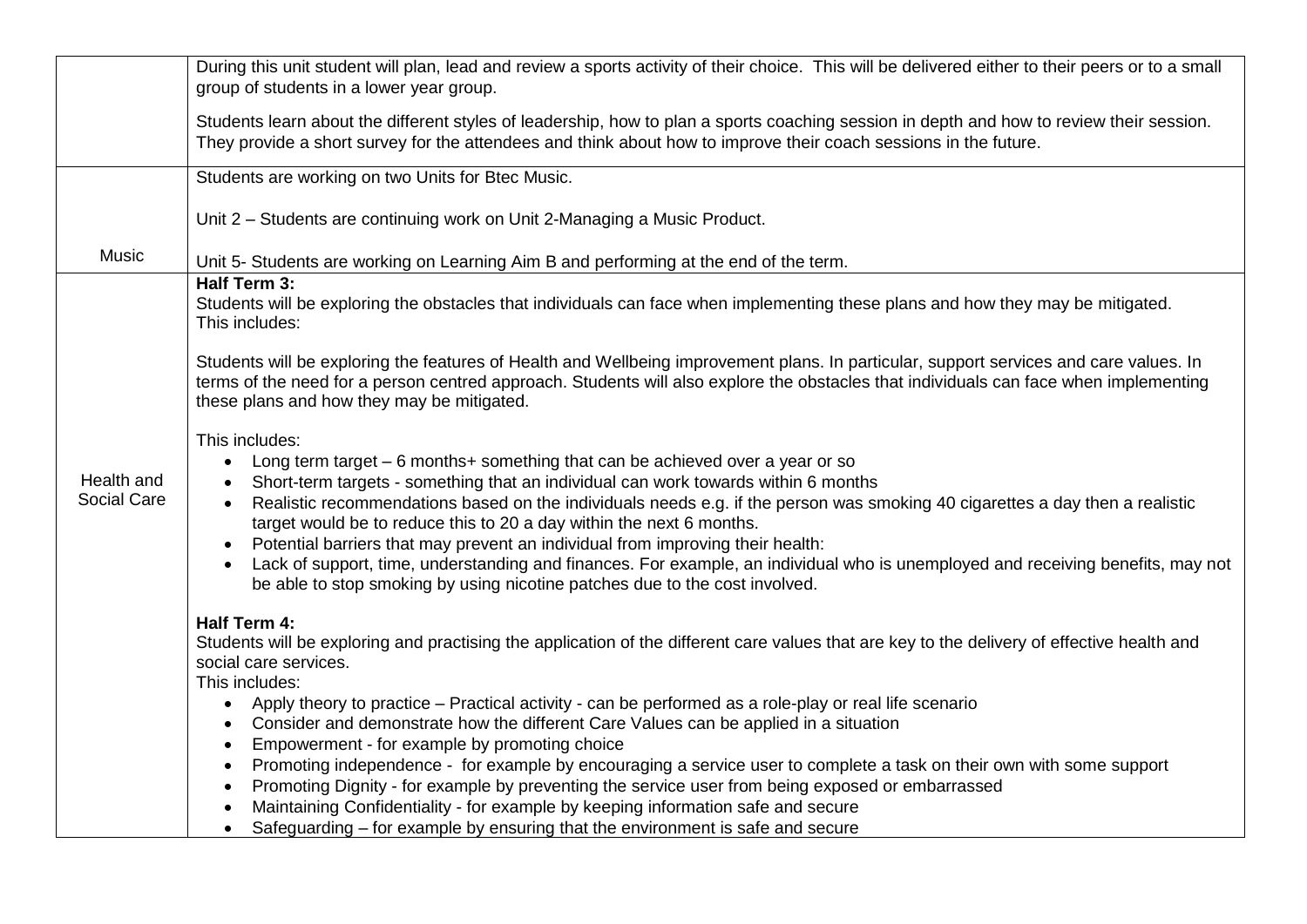|                      | Taking an anti-discriminatory approach – for example by entitling service users to their human rights and respecting their<br>individual needs                                                                                                                                                                                       |
|----------------------|--------------------------------------------------------------------------------------------------------------------------------------------------------------------------------------------------------------------------------------------------------------------------------------------------------------------------------------|
|                      | Students will have explored the features of health and wellbeing improvement plans. It links to in particular support services and also care<br>values in terms of the need for a person-centred approach. · The importance of a person-centred approach that takes into account an<br>individual's needs, wishes and circumstances. |
|                      | Students have completed class notes to revise from. The students also have a tutor2u revision workbook and a separate revision guide.<br>Extra revision tasks will be scheduled on teams.                                                                                                                                            |
|                      | Students will investigate how a child learns and develops and adapt activities to support the inclusion of all children in play for learning<br>and development                                                                                                                                                                      |
| Child<br>Development | Students will be required to apply knowledge and understanding to adapt activities to include all children and promote inclusion<br>Students will be required to evaluate activities to ensure they best support all children to develop and promote inclusion                                                                       |
|                      | <b>Unit 5 finance</b><br>Student will study the finance unit of how business use and manage finance.<br>The role of finance<br>Sources of finance                                                                                                                                                                                    |
|                      | Revenues, costs, profit and loss<br>Break even                                                                                                                                                                                                                                                                                       |
|                      | Cash and cashflow<br>$\bullet$                                                                                                                                                                                                                                                                                                       |
|                      | Unit 6 Influences on business<br>Students will study how external influences can affect how business operate.                                                                                                                                                                                                                        |
| <b>Business</b>      | <b>Ethical and Enviromental's considerations</b>                                                                                                                                                                                                                                                                                     |
|                      | The economic climate                                                                                                                                                                                                                                                                                                                 |
|                      | Globalisation                                                                                                                                                                                                                                                                                                                        |
|                      | <b>Revision</b>                                                                                                                                                                                                                                                                                                                      |
|                      | Student will begin revision of the course in preparation for exams.                                                                                                                                                                                                                                                                  |
| <b>RE</b>            | Students will study the following                                                                                                                                                                                                                                                                                                    |
|                      | Students will consolidate prior learning and address gaps to prepare for final examinations. They will develop exam skills and revision will<br>focus on closing gaps identified in the mock examinations                                                                                                                            |
| Citizenship          | In the spring term of year 11 we review the mock exam and then finish the rest of Theme D followed by a teacher led time of revision                                                                                                                                                                                                 |
|                      | covering the whole course.                                                                                                                                                                                                                                                                                                           |
|                      | Students will also cover                                                                                                                                                                                                                                                                                                             |
|                      | Power and influence, including:                                                                                                                                                                                                                                                                                                      |
|                      | The role of the United Nations<br>Is there still a point to the Commonwealth?                                                                                                                                                                                                                                                        |
|                      |                                                                                                                                                                                                                                                                                                                                      |